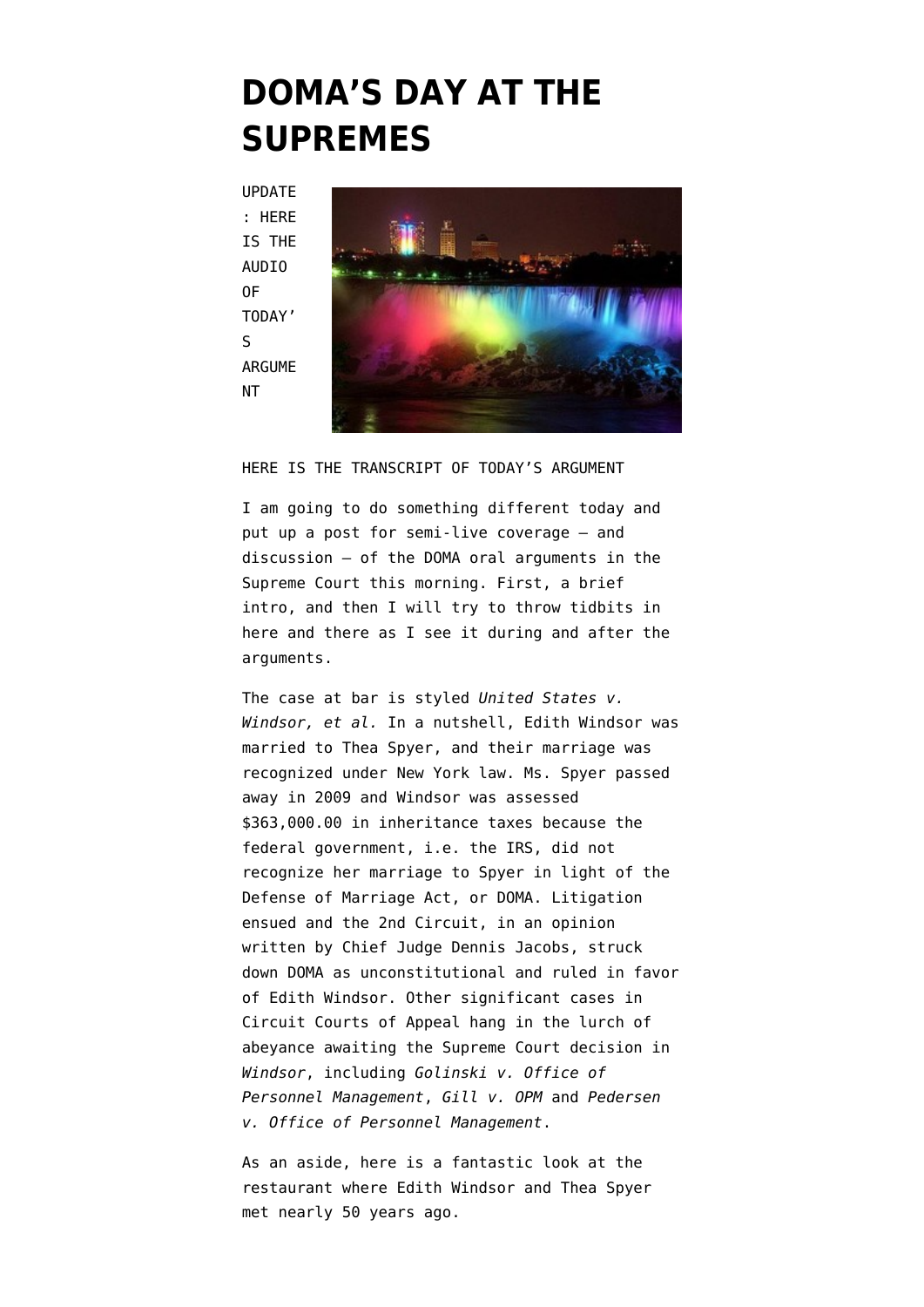Arguing the case will be Solicitor General Donald B. Verrilli again for the United States, Paul Clement for the Bi-Partisan Legal Advisory Group (BLAG) on putative behalf of Congress, because the [Obama Administration ceased](http://www.emptywheel.net/2011/07/01/obama-doma-unconstitutional/) [defending DOMA](http://www.emptywheel.net/2011/07/01/obama-doma-unconstitutional/) on the grounds it was discriminatory and unconstitutional, and Robbie Kaplan for Edith Windsor. Clement and Verrilli are well known by now, but for some background on Robbie Kaplan, who is making her first appearance before the Supremes, [here is a very](http://www.businessinsider.com/robert-kaplan-argues-against-doma-2013-3) [nice article](http://www.businessinsider.com/robert-kaplan-argues-against-doma-2013-3). Also arguing will be [Harvard Law](http://www.advocate.com/politics/marriage-equality/2013/01/25/law-professor-challenges-supreme-courts-jurisdiction-over-doma) [Professor Vicki Jackson](http://www.advocate.com/politics/marriage-equality/2013/01/25/law-professor-challenges-supreme-courts-jurisdiction-over-doma) who was "invited" by SCOTUS to argue on the standing and jurisdiction issue, specifically to argue that there is no standing and/or jurisdiction, because the Obama Administration quit defending and BLAG will argue in favor of standing and jurisdiction.

[Here is a brief synopsis of the argument order](http://www.nationalreview.com/bench-memos/344040/today-s-oral-argument-doma-case-ed-whelan) [and timing](http://www.nationalreview.com/bench-memos/344040/today-s-oral-argument-doma-case-ed-whelan) put together by Ed Whelan at National Review Note: I include Whelan here only for the schedule info, I do not necessarily agree with his framing of the issues).

Okay, that is it for now, we shall see how this goes!

Live Updates:

10:39 am It appears oral arguments are underway after two decisions in other cases were announced.

10:51 am RT @SCOTUSblog: #doma jurisdiction arg continues with no clear indication of whether majority believes #scotus has the power to decide case.

11:00 am By the way, the excellent SCOTUSBlog won a peabody award for its coverage of the Supreme Court.

11:05 am @reuters wire: 7:56:34 AM RTRS – U.S. SUPREME COURT CONSERVATIVE JUSTICES SAY TROUBLED BY OBAMA REFUSAL TO DEFEND MARRIAGE LAW

11:15 am Wall Street Journal is reporting: Chief Justice John Roberts told attrorney Sri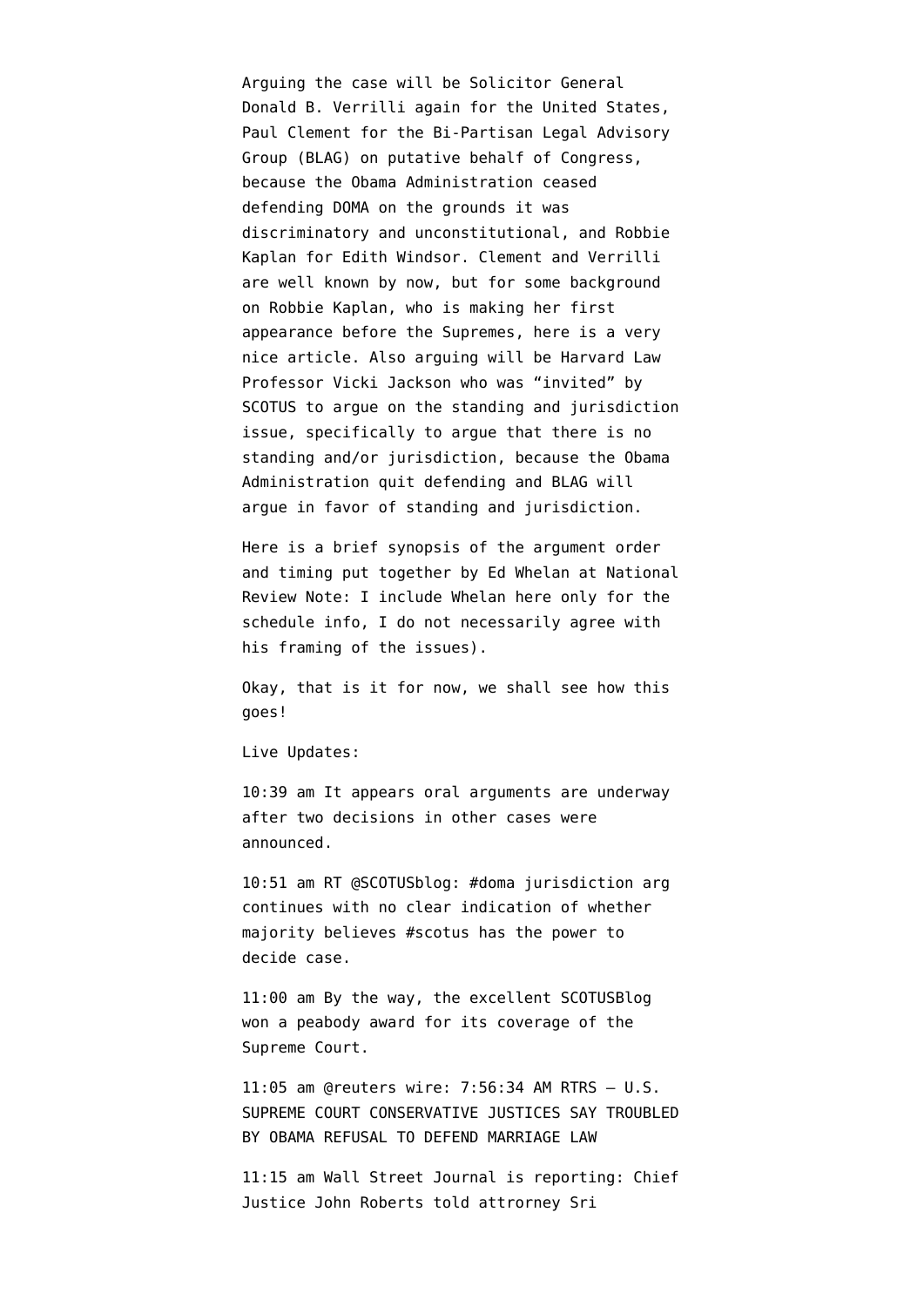Srinivasan, the principal deputy solicitor general, that the government's actions were "unprecedented." To agree with a lower court ruling finding DOMA unconstitutional but yet seeking the Supreme Court to weigh in while it enforces the law is "has never been done before," he said.

11:20 am Is anybody reading this, or is this a waste?

11:32 am @SCOTUSblog Kennedy asks two questions doubting #doma validity but nothing decisive and Chief Justice and Kagan have yet to speak.

11:40 am Wall Street Journal (Evan Perez) Chief Justice Roberts repeatedly expressed irritation at the Obama administration, telling Ms. Jackson, the court-appointed lawyer, and without specifically mentioning the administration, that perhaps the government should have the "courage" to execute the law based on the constitutionality rather instead of shifting the responsibility to the Supreme Court to make a decision.

11:45 am Wall Street Journal (Evan Perez) Paul Clement, attorney for lawmakers defending the law, argued that the went to the very heart of Congress's prerogatives. Passing laws and having them defended was the "single most important" function of Congress, he argued.

11:52 am [Wall Street Journal](http://blogs.wsj.com/washwire/2013/03/27/live-blog-supreme-court-weighs-gay-marriage-day-2/) (Evan Perez) Justice Scalia and Mr. Srinivasan parried on whether Congress should have any expectation that laws it passes should be defended by the Justice Department. Mr. Srinivasan said he wouldn't give an "algorithm" that explained when Justice lawyers would or wouldn't defend a statute, but ceded to Justice Scalia's suggestion that Congress has no "assurance" that when it passes a law it will be defended. That's not what the OLC opinion guiding the Justice Department's actions in these cases says, Justice Scalia interjected.

11:56 am Associated Press (Brent Kendall) One of the last questions on the standing issue came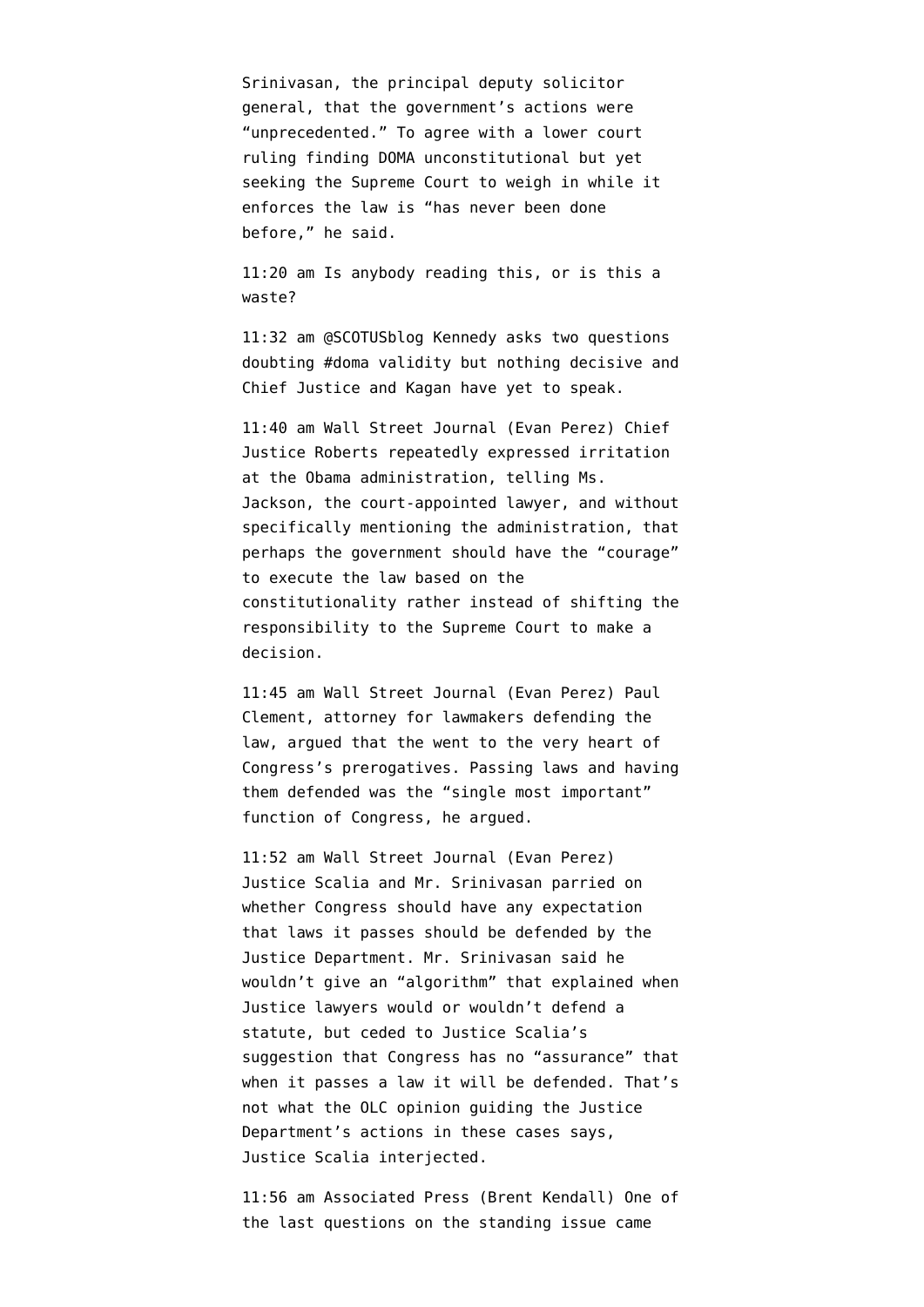from Justice Samuel Alito, who asked whether the House could step in to defend DOMA without the Senate's participation, given that it takes both chambers to pass a law.

11:59 am Bloomberg News During initial arguments today on the 1996 Defense of Marriage Act, Justice Anthony Kennedy suggested that a federal law that doesn't recognize gay marriages that are legal in some states can create conflicts. "You are at real risk of running in conflict" with the "essence" of state powers, Kennedy said. Still, he also said there was "quite a bit" to the argument by backers of the law that the federal government at times needs to use its own definition of marriage, such as in income tax cases.

Justice Ruth Bader Ginsburg said that when a marriage under state law isn't recognized by the federal government, "One might well ask, what kind of marriage is this?"

12:05 pm @SCOTUSblog Final update: #scotus 80% likely to strike down #doma. J Kennedy suggests it violates states' rights; 4 other Justices see as gay rights.

12:07 pm The argument at the Court is well into the merits portion of the case now

12:09 pm Wall Street Journal (Brent Kendall) Justice Kennedy, however, jumped in with federalism concerns, questioning whether the federal government was intruding on the states' territory. With there being so many different federal laws, the federal government is intertwined with citizens' day-to-day lives, he said. Because of this, DOMA runs the risk of running into conflict with the states' role in defining marriage, he said.

12:12 pm It is pretty clear to me, from a variety of sources I am tracking, that the Court has serious problems with DOMA on the merits. Clement is getting pounded with questions on discrimination, conflict with state laws and federalism concerns. Pretty clear that if standing is found, DOMA is going down.